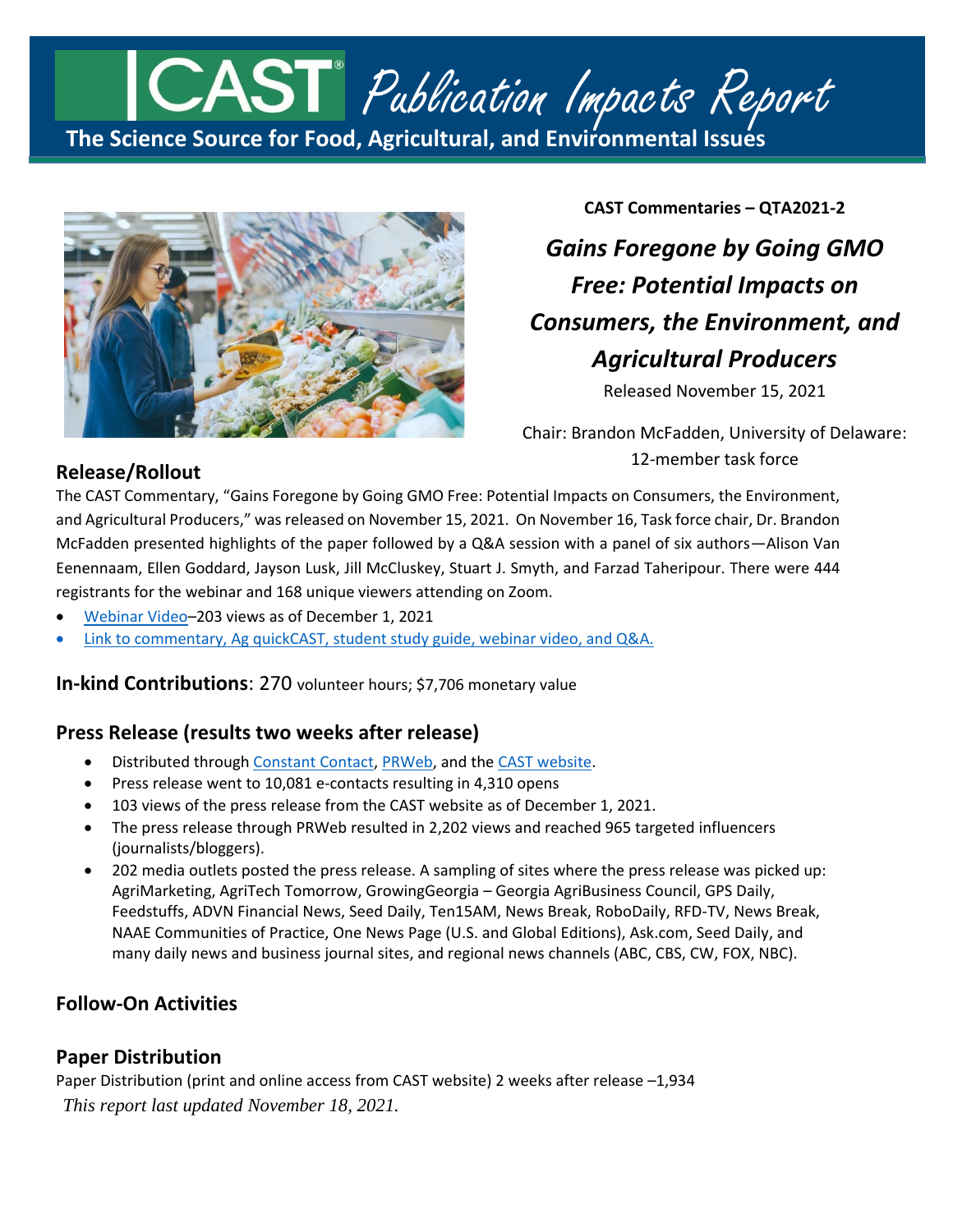## **Indirect Paper Distribution**

**Agrovances.com,** [https://agroavances.com/img/publicacion\\_documentos/QTA2021-2-GMO-Free-1.pdf](https://agroavances.com/img/publicacion_documentos/QTA2021-2-GMO-Free-1.pdf)

Pin by **Gregory Miller on Food Issues**, University of Delaware, December 3, 2021, <https://www.pinterest.com/pin/food-issues-in-2021--171066485837051303/>

**Semantic Scholar,** [https://www.semanticscholar.org/paper/What-Would-Happen-If-We-Don%E2%80%99t-Have-](https://www.semanticscholar.org/paper/What-Would-Happen-If-We-Don%E2%80%99t-Have-GMO-Traits-Taheripour-Tyner/00112c44353a8694db75388376101d8af8a101e3)[GMO-Traits-Taheripour-Tyner/00112c44353a8694db75388376101d8af8a101e3](https://www.semanticscholar.org/paper/What-Would-Happen-If-We-Don%E2%80%99t-Have-GMO-Traits-Taheripour-Tyner/00112c44353a8694db75388376101d8af8a101e3)

**Brandon McFadden,** <https://www.brandonmcfadden.org/extension>

**Dr. Stuart Smyth,** <https://research-groups.usask.ca/stuartsmyth/about-dr.-smyth/publications.php>

## **Articles and Web Mentions**

**Feedstuffs** *Risks of going GMO free: Report highlights the sustainable benefits that could be lost if GMO technology is taken off the table,* Rachel Schutte, Nov 23, 2021

[https://www.feedstuffs.com/grains-ingredients/risks-going-gmo-free?NL=FP-006&Issue=FP-006\\_20211124\\_FP-](https://www.feedstuffs.com/grains-ingredients/risks-going-gmo-free?NL=FP-006&Issue=FP-006_20211124_FP-006_870&sfvc4enews=42&cl=article_1_b&utm_rid=CPG02000006178237&utm_campaign=63332&utm_medium=email&elq2=502da535ddd645718fe876d44ee2b057)[006\\_870&sfvc4enews=42&cl=article\\_1\\_b&utm\\_rid=CPG02000006178237&utm\\_campaign=63332&utm\\_medium](https://www.feedstuffs.com/grains-ingredients/risks-going-gmo-free?NL=FP-006&Issue=FP-006_20211124_FP-006_870&sfvc4enews=42&cl=article_1_b&utm_rid=CPG02000006178237&utm_campaign=63332&utm_medium=email&elq2=502da535ddd645718fe876d44ee2b057) [=email&elq2=502da535ddd645718fe876d44ee2b057](https://www.feedstuffs.com/grains-ingredients/risks-going-gmo-free?NL=FP-006&Issue=FP-006_20211124_FP-006_870&sfvc4enews=42&cl=article_1_b&utm_rid=CPG02000006178237&utm_campaign=63332&utm_medium=email&elq2=502da535ddd645718fe876d44ee2b057)

**GRDC Ground Cover,** Larissa Mullot, March 23, 2022, *Marking 25 years of GM crop cultivation in Australia, [https://groundcover.grdc.com.au/innovation/industry-insights/marking-25-years-of-gm-crop-cultivation-in](https://groundcover.grdc.com.au/innovation/industry-insights/marking-25-years-of-gm-crop-cultivation-in-australia)[australia](https://groundcover.grdc.com.au/innovation/industry-insights/marking-25-years-of-gm-crop-cultivation-in-australia)*

**Purdue University, Ag Econ Publications**, [https://ag.purdue.edu/department/agecon/faculty\\_staff/agecon](https://ag.purdue.edu/department/agecon/faculty_staff/agecon-publications.html)[publications.html](https://ag.purdue.edu/department/agecon/faculty_staff/agecon-publications.html)

## **Citations**

## **Social Media**

**Twitter— @UDcanr,** November 3, 2021 <https://twitter.com/UDcanr/status/1455936569437741061> 1 like

**@CASTagScience,** November 4, 2021 <https://twitter.com/CASTagScience/status/1456301491879305221>

**@CASTagScience,** November 10, 2021 <https://twitter.com/CASTagScience/status/1458487791407534082> 7 retweets, 10 likes

**@GregDahl8,** November 10, 2021 <https://twitter.com/GregDahl8/status/1458471040963825669> 1 retweet, 1 like

*This report last updated November 18, 2021.*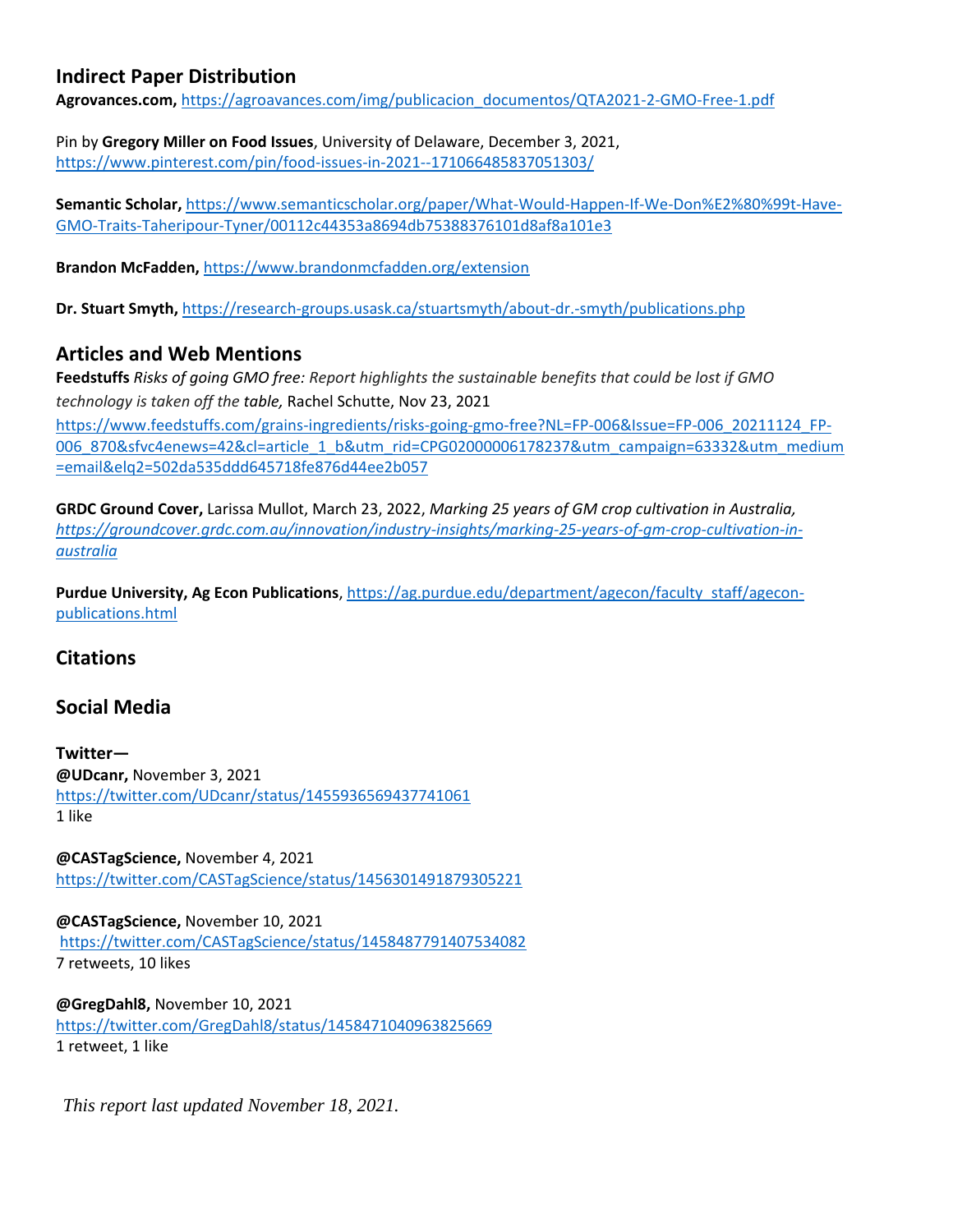#### **@CASTagScience,** November 15, 2021

<https://twitter.com/CASTagScience/status/1460271393426362377>

#### **@TroyOttAg,** November 15, 2021

<https://twitter.com/TroyOttAg/status/1460273943894499333> 1 like

#### **@\_teen\_problem,** November 15, 2021

[https://twitter.com/\\_teen\\_problem/status/1460231035871023106](https://twitter.com/_teen_problem/status/1460231035871023106)

**@ES\_Organics,** November 16, 2021

[https://twitter.com/ES\\_Organics/status/1460624470343700493](https://twitter.com/ES_Organics/status/1460624470343700493)

#### **@AGreeAgPolicy,** November 18, 2021

<https://twitter.com/AGreeAgPolicy/status/1461359793940144128> 1 like

**Facebook— CAST,** November 4, 2021 <https://www.facebook.com/CASTagScience/posts/4559536767474417> 1 like

**CAST,** November 10, 2021 <https://www.facebook.com/CASTagScience/photos/a.477568575671277/4578369975591096/> 1 share, 3 likes

**CAST,** November 15, 2021 <https://www.facebook.com/CASTagScience/photos/a.477568575671277/4594270757334351>

**CAST,** November 16, 2021

<https://www.facebook.com/CASTagScience/posts/4597231883704905> 1 like

**ArgenBio,** November 17, 2021 <https://www.facebook.com/ArgenBio/posts/3367704780020752> 2 shares, 1 like

**CAST,** November 18, 2021 <https://www.facebook.com/CASTagScience/posts/4604282039666556> 2 likes

**FS,** November 22, 2021 <https://www.facebook.com/fsservices/posts/4751569411566444> 1 share, 8 likes

**Dr Dairy - Dr. Gregory Miller,** December 3, 2021 <https://www.facebook.com/drgregorydmiller/posts/3092574784350349>

*This report last updated November 18, 2021.*